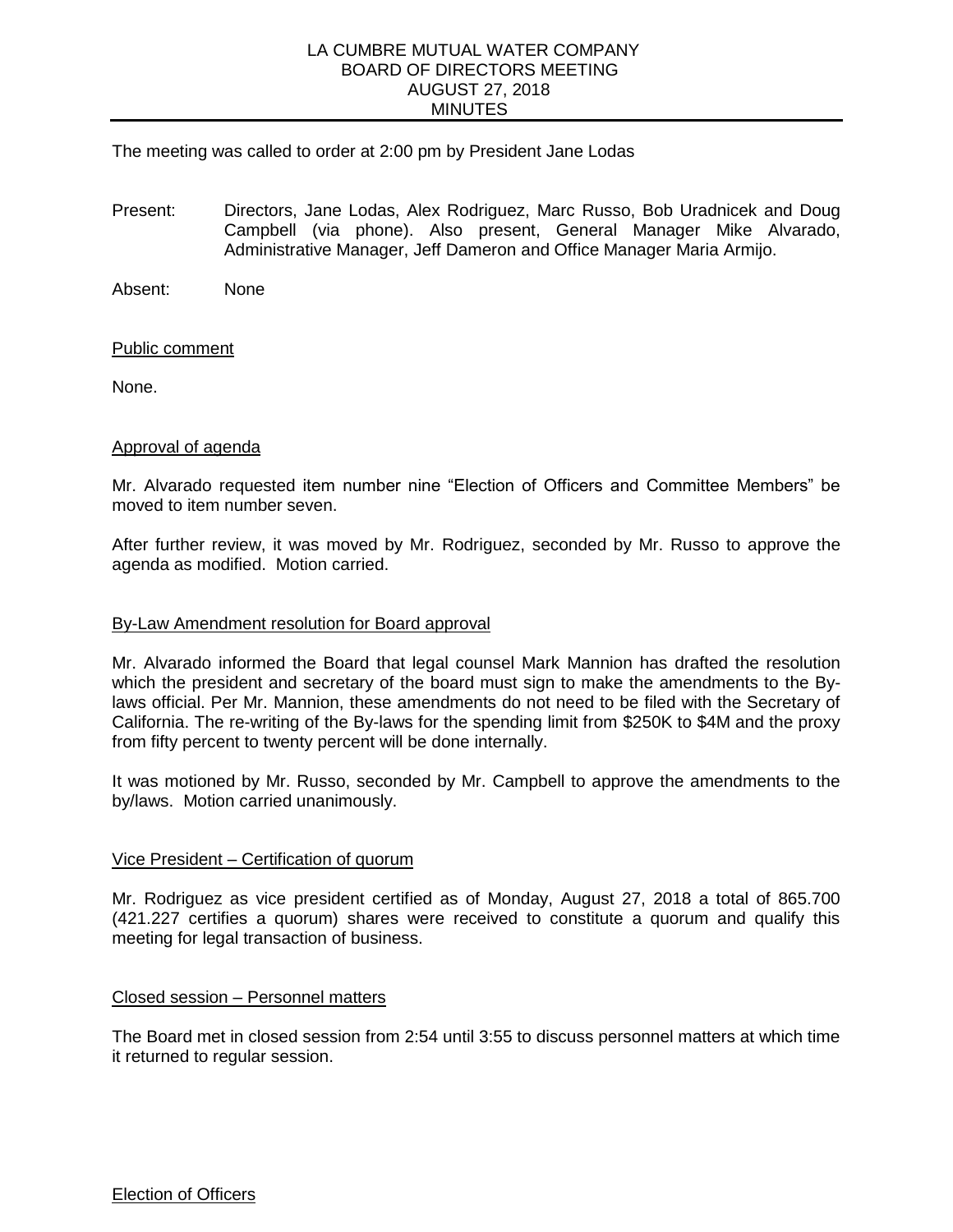After a discussion, it was moved by Mr. Russo, seconded by Mr. Uradnicek to elect the following slate of Board of Directors for 2018-19: Motion carried unanimously.

President – Jane Lodas Vice President – Alex Rodriguez Treasurer – Marc Russo Secretary – Bob Uradnicek

Mr. Campbell left the meeting (phone connection lost while traveling) at approximately 2:45 pm.

## Approval of the Annual meeting of June 12, 2018

Ms. Lodas requested the additional "r" in Ms. Atterbury's name (under Presentations) be removed. And to add the word "advisor" after Adam Lambert's name.

After further review it was motioned by Mr. Rodriguez, seconded by Mr. Russo to approve the minutes of the annual meeting of June 12, 2018 as amended. Motion carried.

## Approval of Regular Board meeting minutes of July 30, 2018

Ms. Lodas requested "therefore LCMWC is not required" to be added to the last sentence under Request for proposed water supply and demand study.

After further review, it was motioned by Mr. Uradnicek, seconded by Mr. Rodriguez to approve the minutes of July 30, 2018 as amended.

## Long Range Planning Committee recommendations

Mr. Alvarado informed the Board the proposal for water demand and supply projections, can & will serve letter and a possible water meter moratorium were discussed in the Long Range Planning meeting of August 16, 2018. The recommendation from the LRP is for Mr. Alvarado to return to the board with more information on the urban water management plan and to see if LCMWC is required to do one. And to come to the board for an approval for a water demand and supply proposal.

## Water demand and supply proposal for approval

Mr. Alvarado would like the Boards approval to go with CivilTec Engineering's bid for a water demand and supply projection as discussed in the July 2018 meeting. Cost for project is \$22,900.

After further discussion, it was moved by Mr. Rodriguez, seconded by Mr. Uradnicek to approve Civiltec's proposal. Motion carried.

## Well #10A approval

Mr. Alvarado reviewed with the Board the bid from Pacific Coast Well Drilling to install the new liner for Well #10A. PCWD's bid is for \$27,016.

After further discussion, it was moved by Mr. Rodriguez, seconded by Mr. Russo to move forward with item A and B and not item C of PCWD's bid. Saving the company \$8,300. Motion carried unanimously.